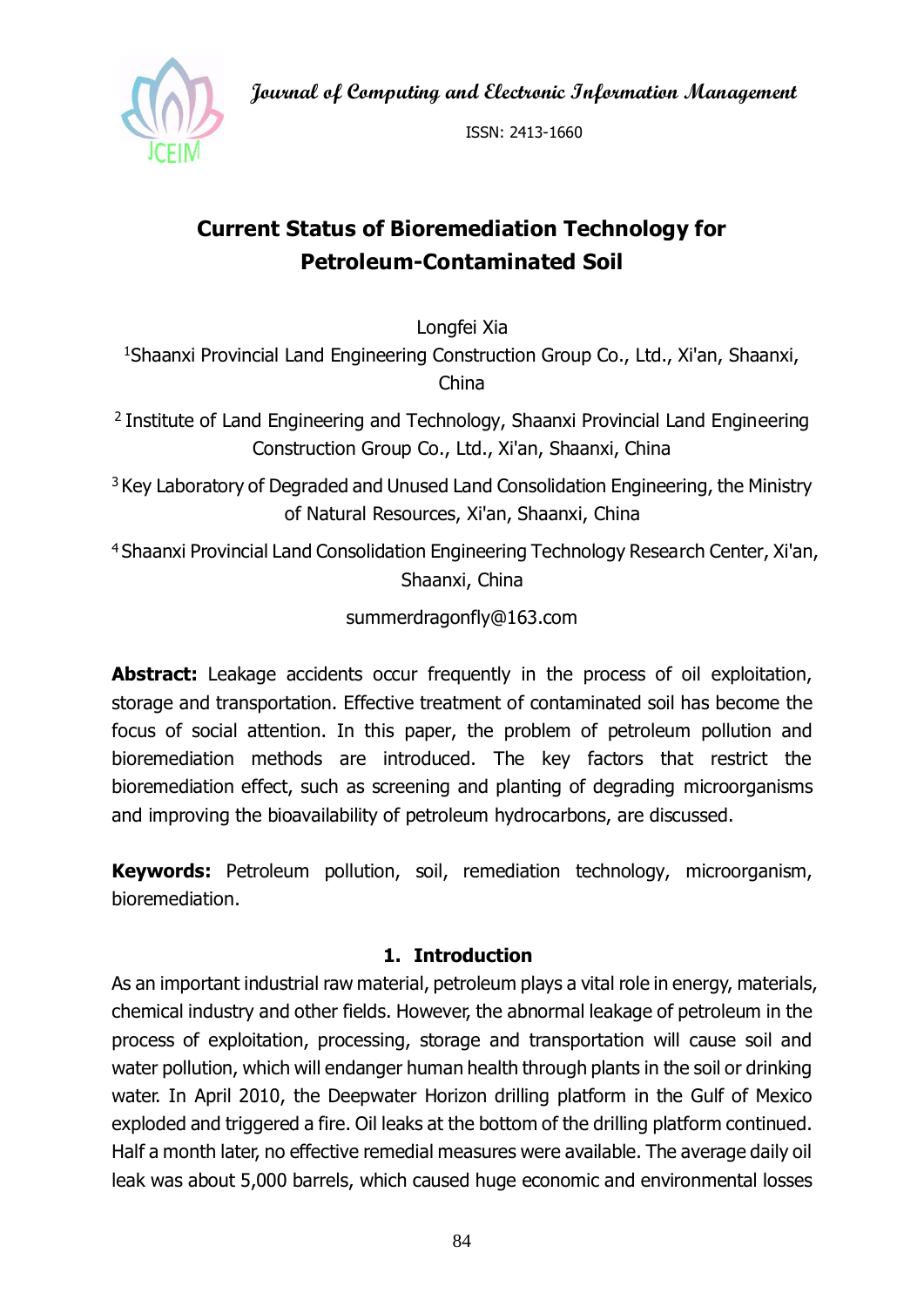to the United States [1].

After the soil is polluted by petroleum, the content of organic matter and carbon increases greatly, the nutrients such as nitrogen and phosphorus are seriously lacking, the change of soil pH value destroys the growth of indigenous microorganisms, and then affects the uptake of nutrients by surface crops, and destroys the local ecological environment [2]. At the same time, petroleum hydrocarbons with strong migration will migrate with soil moisture, through the soil aeration zone to the underground aquifer and pollute the groundwater, and then endanger human health with the transportation and use of groundwater. In addition, some refractory petroleum hydrocarbons can be accumulated in the soil for a long time, enter the human body through the food chain, affect the liver, kidney and cardiovascular system, and cause harm to human beings [3].

#### **2. Research status of bioremediation of petroleum-contaminated soil**

Soil bioremediation technology originated in the 1980s.Bioremediation technology has the advantages of simple operation, complete degradation of organic matter, no secondary pollution, in situ treatment and so on. It has attracted great attention from academia, industry and government departments in various countries. It is the frontier of the current research field of soil remediation technology, and also one of the preferred soil bioremediation technologies recommended by the United States Environment Agency. Phytoremediation means that plants can degrade organic pollutants in soil by directly absorbing and degrading organic pollutants and releasing various secretions to stimulate microbial activity, so as to enhance their biological transformation and strengthen the mineralization of organic pollutants in the root region of plants. This method has the advantages of low energy consumption, low cost, simple operation and conforming to the sustainable development strategy. It is suitable for remediation of large-scale contaminated soil. However, most plant roots concentrate on the surface of the soil, unable to remediate deep soil pollutants, and are greatly affected by season and environmental temperature, so phytoremediation technology has some limitations. Zhang[4] studied the degradation of petroleum hydrocarbons in petroleum-contaminated soils by alfalfa plus optimized microbial group inhibitors and regulating soil temperature and nutrients. After 99 days of restoration, the degradation rate of petroleum hydrocarbons in soils reached 95%. Soil fauna play an important role in soil ecosystem and maintain the stability of soil

ecological structure. Soil animals can break up, digest, absorb and transform some organic matter, and convert the pollutants in soil into manure with good performance. However, the organic species and content of soil animals are limited, which is suitable for slightly polluted soil. The activities of some animals in soil, such as earthworms, can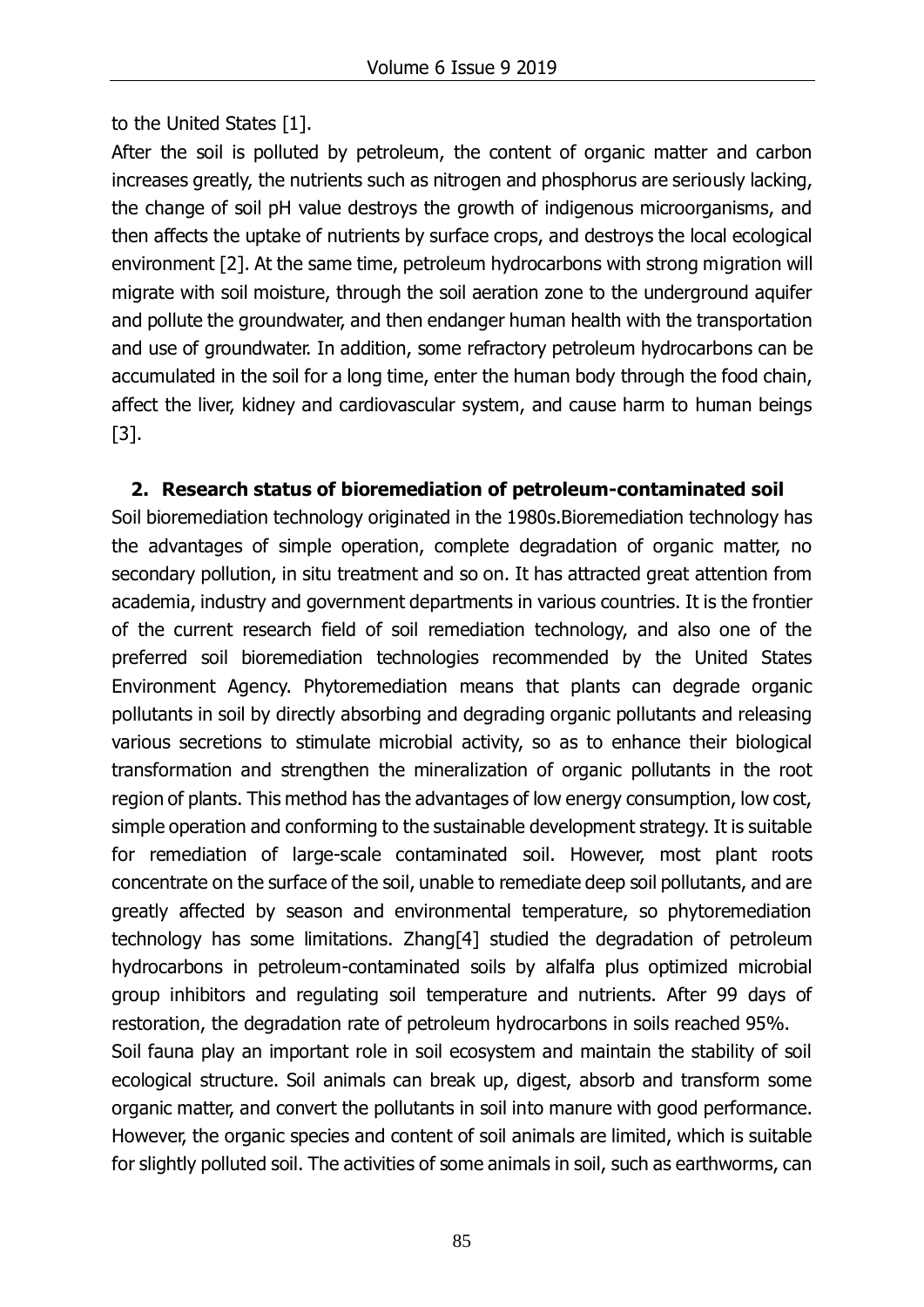promote the growth and transfer of microorganisms and make the effect of microbial remediation more obvious. Therefore, the combination of animal remediation and microbial remediation is more beneficial to the process of soil remediation.

Microbial remediation is widely used in bioremediation of petroleum contaminated soil. The method utilizes or enhances the ability of environmental microorganisms to metabolize and decompose toxic substances, removes toxic and harmful pollutants from soil, and decomposes organic pollutants into other harmless substances. Cao[5] enriched and isolated the dominant strain B-3 which can degrade diesel oil from soil samples polluted by diesel oil. It belongs to Tetra thio bacter kashmirensis. It was cultured in diesel oil medium with a mass concentration of 3.78 g/L, and the degradation rate was as high as 60.98%.The results provide a theoretical basis for bioremediation of diesel contaminated soil.

Recent studies have shown that in order to improve the degradation rate of pollutants in soil, a combination of various remediation techniques can be adopted. For example, the optimal combination of electro-remediation technology and bioremediation technology has become an efficient and environmentally friendly composite remediation technology. Li[6] used electro-microbial combined remediation technology to remove petroleum pollutants. After applying electric field, the number of oil-degrading bacteria increased, and the oil-degrading rate was 2.4 times that of the control group.

## **3. Classification and application of microbial remediation technology**

Microbial remediation refers to the degradation of organic pollutants into carbon dioxide and water by microorganisms through their life metabolism, so as to achieve the purpose of remediation of contaminated soil. Microbial remediation technology can be divided into natural attenuation method, biological stimulation method, biological strengthening method [7] and enzymatic reaction method according to the types of preparations added to soil and the sources of microorganisms in the process of remediation. The classification, advantages and disadvantages of microbial remediation techniques are listed in Table 1.

| Method                                   | <b>Strain</b>                                       | Advantage                                                                                                  | Shortcoming                                                                                               |
|------------------------------------------|-----------------------------------------------------|------------------------------------------------------------------------------------------------------------|-----------------------------------------------------------------------------------------------------------|
| <b>Natural</b><br>attenuation<br>$[8-9]$ | Protozoa or<br>microorganisms in the<br>environment | In the natural<br>environment,<br>there is no need<br>to consume<br>manpower,<br>material<br>resources and | The degradation<br>ability is weak,<br>and it takes a long<br>time to ensure<br>the repair<br>efficiency. |
|                                          |                                                     | financial                                                                                                  |                                                                                                           |

Table 1 Classification and characteristics of microbial remediation techniques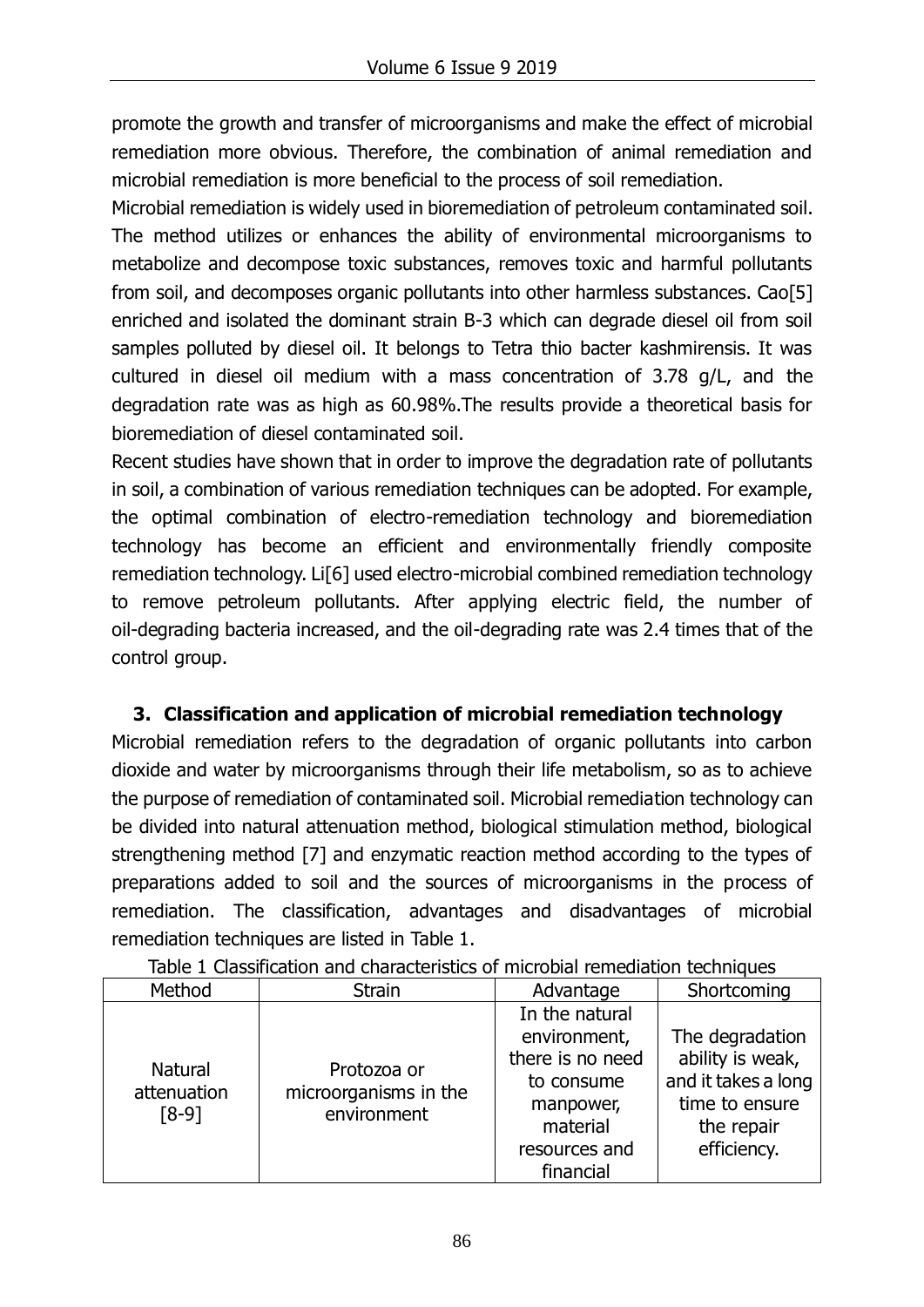|                                  |                                                                         | resources.                                                                                                       |                                                                                                                                                     |
|----------------------------------|-------------------------------------------------------------------------|------------------------------------------------------------------------------------------------------------------|-----------------------------------------------------------------------------------------------------------------------------------------------------|
| Bio stimulation<br>$[10-12]$     | Indigenous<br>microorganisms                                            | It has no effect on<br>soil physical and<br>chemical<br>properties and is<br>easy to operate.                    | Refractory<br>petroleum<br>hydrocarbons still<br>exist, which can<br>not guarantee the<br>repair efficiency<br>and safety in the<br>repair process. |
| <b>Bioaugmentation</b><br>$[13]$ | A highly efficient<br>degrading bacteria or<br>microbial flora screened | Pollutants are<br>degraded rapidly<br>and thoroughly<br>without<br>secondary<br>pollution to the<br>environment. | Input of<br>microorganisms is<br>limited by the<br>physical, chemical<br>and biological<br>characteristics of<br>the soil<br>environment.           |
| Enzyme reaction                  | <b>Extraction from</b><br>microorganisms                                | Widening<br>reaction<br>conditions,<br>accelerating<br>degradation<br>speed and<br>efficiency                    | The operation is<br>complex, and the<br>current<br>experimental<br>research needs to<br>be improved.                                                |

## 3.1 Natural attenuation method

Natural attenuation relies on natural processes in soil or groundwater systems to remove or weaken pollution. When the environment is polluted by chemical substances, the natural attenuation of pollutants occurs in most polluted areas. However, due to the weak degradation ability of pollutants in the natural attenuation process, it usually takes 5 to 25 years to complete the purification of the environment [14].

## 3.2 Biostimulus

Biostimulus remediation technology strengthens the degradation of pollutants by degradation bacteria in indigenous microorganisms by regularly adding nutrients such as nitrogen and phosphorus to soil. Wang[15] studied the degradation of 13 kinds of PAHs in soil by adding (NH<sub>4)</sub>HPO<sub>4</sub> to the soil polluted by polycyclic aromatic hydrocarbons (PAHs). After 13 weeks of aerobic culture, the content of each kind of PAHs decreased in varying degrees, and the degradation rates of 2 and 4 rings were the highest, 24% and 38% respectively. This is due to the high content of organic carbon in contaminated soil and the relative deficiency of N and P nutrient sources. After adding (NH4)HPO4, the growth conditions of microorganisms were optimized, and the activity of indigenous microorganisms was activated, thus promoting the degradation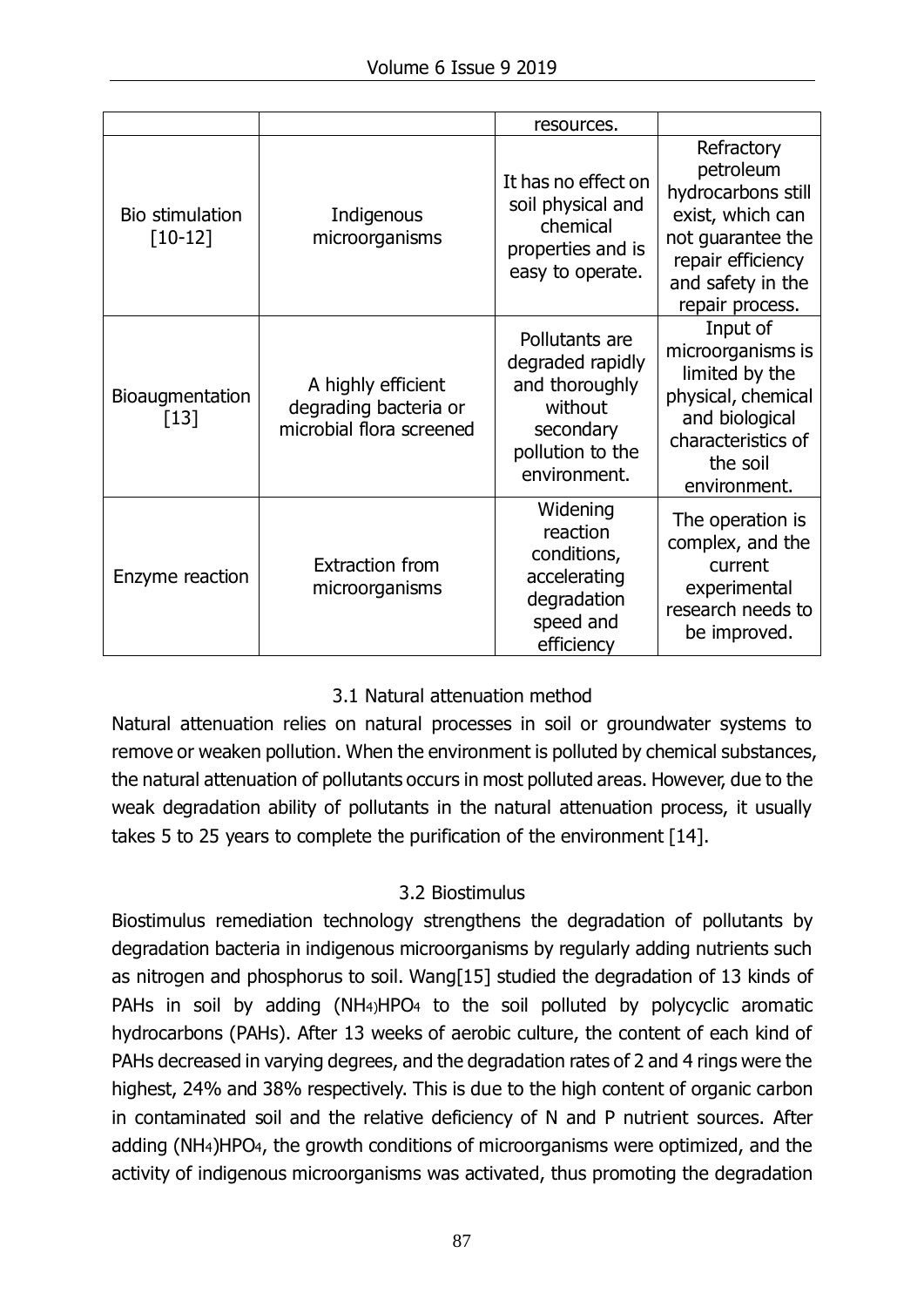of PAHs. Recent studies have shown that the addition of organic and inorganic fertilizers can improve the degradation rate of petroleum hydrocarbons to varying degrees. Ayotamuno[16] applied fertilizer in situ addition method to remediate oil-contaminated agricultural soil. The degradation rate of petroleum hydrocarbons in treated samples reached 50%-65%, which was an effective method for petroleum hydrocarbon degradation. Margesin<sup>[17]</sup> studied the degradation of petroleum hydrocarbons by applying lipophilic and inorganic fertilizers. It was found that fertilizers could significantly improve the degradation rate of petroleum hydrocarbons and the activity of lipase. The higher the initial concentration of pollutants, the more significant the effect of fertilizers.

#### 3.3 Bioaugmentation

Bio-enhanced remediation technology refers to the technology of adding efficient exogenous bacteria or flora to the pollution control system to improve the ability of biological remediation of pollutants, so as to achieve efficient removal of target pollutants. It has become a hot research topic in the field of bioremediation in recent years. Ma[18] used diesel oil as the sole carbon source, screened and isolated the bacteria q41c, q41e, z41b and z41h degrading diesel oil from crude oil contaminated soil of Qingyang and Zhongyuan oilfields in Gansu Province by enrichment culture and plate marking method, and found the most suitable pH value and temperature for their growth, which provided the bacterial reserve for in situ remediation of diesel-contaminated soil. A diesel degrading yeast KML was isolated from soil samples not contaminated by diesel oil in Cameroon by researchers of Zhejiang University of Technology[19]. It was identified as Yarrowia lipolytica. The degradation rate was 78% at suitable temperature, pH and nutrient concentration. GC-MS analysis showed that the bacteria mainly degraded C9-C25 long-chain hydrocarbons and a small amount of branched-chain hydrocarbons. Zhao[20] took the soil near the storage tank of Zhongcheng Satellite Linkage Gas Station soaked by diesel oil for a long time as the bacterial source and diesel oil as the sole carbon source for domestication. After domestication, the dominant strains for diesel oil degradation were isolated. Ammonium chloride, potassium dihydrogen phosphate and potassium hydrogen phosphate were used as nutrient sources, and the degradation rate was 47.8%. Zhao[21] inoculated thermophilic hydrocarbon-degrading bacteria screened in laboratory into soil samples contaminated by petroleum at stations 8-8 in Karamay Oilfield, Xinjiang, for indoor bioremediation experiments. The soil microecology and physical and chemical properties changed greatly at different stages of restoration. The activities of catalase and urease and dehydrogenase increased while the activities of urease and dehydrogenase decreased during the restoration process. After 75 days of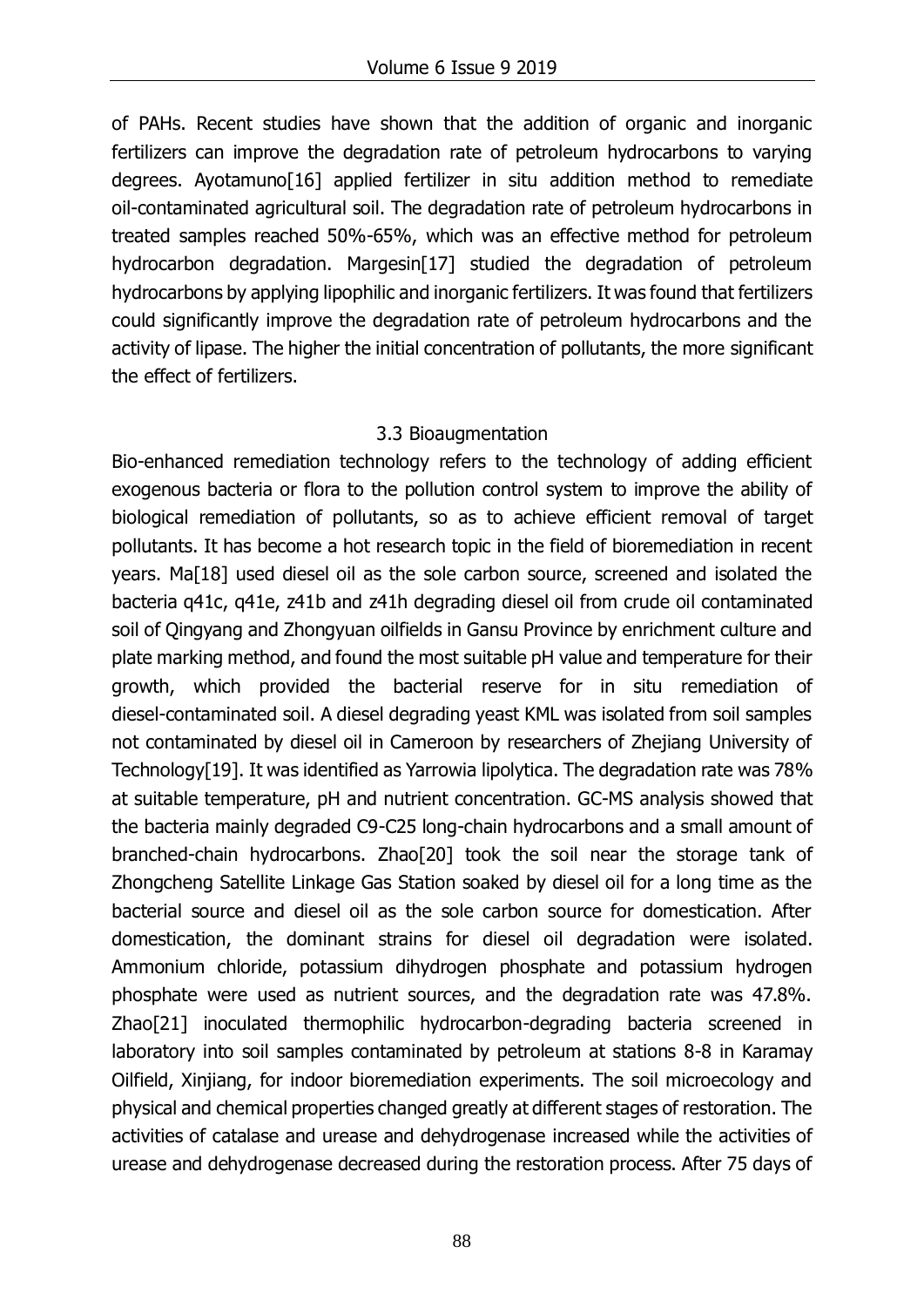repairing, the degradation rate of petroleum hydrocarbons reached 56.31%.

The results showed that the strains with long stable growth period and high tolerance could be obtained by mutagenesis of the strains which were screened and separated to degrade petroleum hydrocarbons efficiently, so as to improve the degradation rate. Zheng[22] isolated two strains of highly efficient degrading petroleum bacteria W1 and W2 from contaminated soil of Qingshan Petrochemical Plant in Wuhan. They are fixed rod bacteria and Bacillus bacteria respectively. The suspension was placed in a sterilized culture dish and the mutagenic bacteria were obtained by irradiating 40 S with 30 W ultraviolet lamp at a distance of 30 cm. The experimental results show that the mutagenic bacteria are more and more efficient with the increase of petroleum concentration. In addition, by comparing the growth curves, we can see that the mutant strains have better genetic stability. Lu[23] has enriched and isolated bacteria that can efficiently degrade diesel oil from oil contaminated soil. It is identified as Rhodococcus sp. by morphological characteristics and physiological and biochemical characteristics. By using ultraviolet irradiation and adding lithium chloride mutagen, the strain was induced to degrade diesel oil efficiently, and its degradability was 16.9% higher than that before mutagenesis.

## 3.4 Enzyme reaction method

For some biodegradable petroleum hydrocarbon microorganisms, the degradation efficiency is not high because of their slow growth. Therefore, it is a feasible way to extract petroleum hydrocarbon degradable enzymes from microorganisms and construct enzymatic reactions. Lai[24] used diesel oil and petroleum as carbon source. After enriching and culturing deep seawater in the Indian Ocean, a strain of bacteria P40 with strong diesel degradability was isolated. It was identified that it had the highest similarity with Alcanivorax dieselolei B25T and A. dieselolei NO1A, and the similarity was 99.8%.Two fragments of alkane hydroxylase gene were cloned from the strain. It was preliminarily determined that the strain might be a deep-sea phenotype strain of diesel alkanobacteria. Catechol dioxygenase is an important enzyme catalyzing the cracking of benzene rings during the degradation of aromatic hydrocarbons in petroleum. The catechol 2,3-dioxygenase gene was amplified from Sphingomona ssp. B2-7 by primer design[25]. Wu[26] extracted catechol 2,3-dioxygenase gene from soil samples near the refinery and cloned it. Seven different gene sequences were obtained. The results showed that these genes might originate from Pseudomonas spp. in soil, and the abundance of these genes was related to the number of aromatic hydrocarbon-degrading bacteria. Therefore, the diversity of Degrading Genes in soil provided abundant resources for bioremediation. Hua[27] used phthalic anhydride to modify laccase which degraded polycyclic aromatic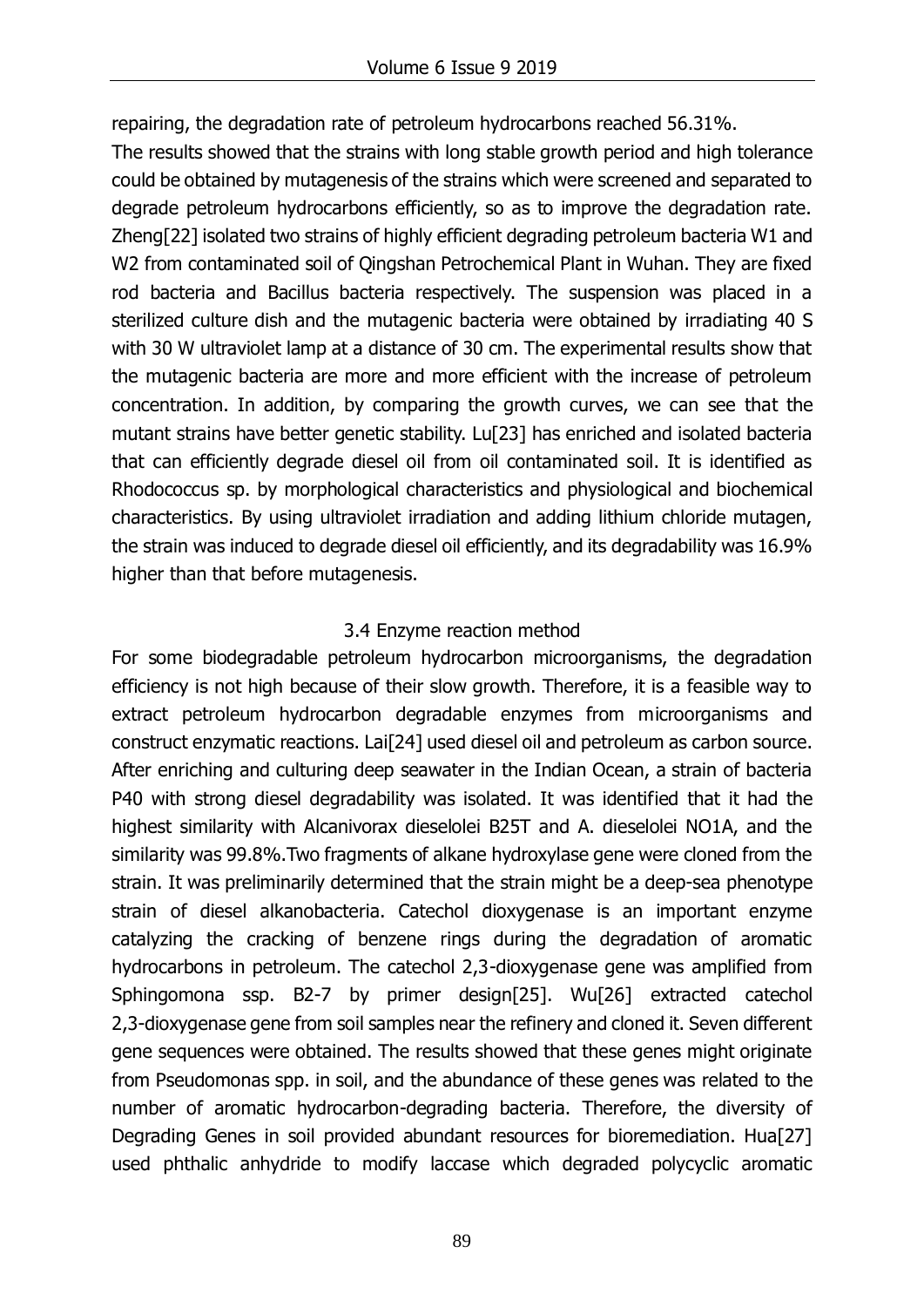hydrocarbons in white rot fungi. Anthracene was used as model substrate to study its degradation effect. The results showed that compared with natural laccase, modified laccase had higher affinity to substrate, longer half-life, wider suitable pH and nearly twice higher degradation efficiency of anthracene.

#### **4. Conclusion and Prospect**

At present, microbial remediation of petroleum-contaminated soils is mainly at the stage of isolation, cultivation and degradation characteristics. The mechanism of degradation and survival mechanism is not fully understood, the characteristics of bacteria need to be improved, and the technological parameters need to be optimized. There is a big gap between theoretical research and practical application. Future innovative research can focus on the following aspects: (1) Strengthen the screening, breeding and research mechanism of high-efficient degrading bacteria, explore the degradation mechanism and survival mechanism of microorganisms; (2) Petroleum degradation is accomplished by the co-metabolism of multiple microorganisms, so we should strengthen the study of bacterial flora construction and find the appropriate mixing proportion of different degrading bacteria in order to achieve better petroleum. Removal effect; (3) Increase basic research and technological research and development for practical remediation projects to promote the engineering application of bioremediation technologies for petroleum-contaminated soils; (4) Focus on the cross-cutting and infiltration of related disciplines, pay attention to the use of new technologies, new methods and joint remediation technologies; (5) Strengthen the risk assessment of bioremediation of petroleum hydrocarbon-contaminated soils.

#### **References**

- [1] Yang Yufeng, Miao Ning, Angel, etc. Causal analysis of oil spill in the Gulf of Mexico and its enlightenment and suggestions to China [J]. China Energy, 2010, 32 (8): 13-17.
- [2] Liu Wuxing, Luo Yongming, Teng Ying, et al. Physicochemical properties and microbial ecological changes of petroleum-contaminated soils [J]. Journal of Soil Science, 2007, 44 (5): 848-853.
- [3] Ren Lei, Huang Tinglin, Oil Pollution of Soil [J]. Agricultural Environmental Protection, 2000, 19 (16): 360-363.
- 27.
- [4] Zhang Juanjuan, Zhang Fawang, Chen Li, et al. Experimental study on phyto-microbial remediation of petroleum-contaminated soil in Central Plains [J]. South-to-North Water Transfer and Water Science and Technology, 2010, 8 (6): 74-77.
- [5] Cao Guannan, Chen Honghan, Liu Fei, et al. Isolation, identification and degradation of diesel oil-degrading bacteria in oil-polluted soil [J]. Journal of Environmental Engineering, 2011, 5 (1): 200-204.
- [6] Li Tingting, Zhang Lingyan, Guo Shuhai, et al. Effects of fully symmetrical electric field on electro-microbial remediation of petroleum-contaminated soils [J]. Environmental Science Research, 2010, 10 (23): 1262-1267.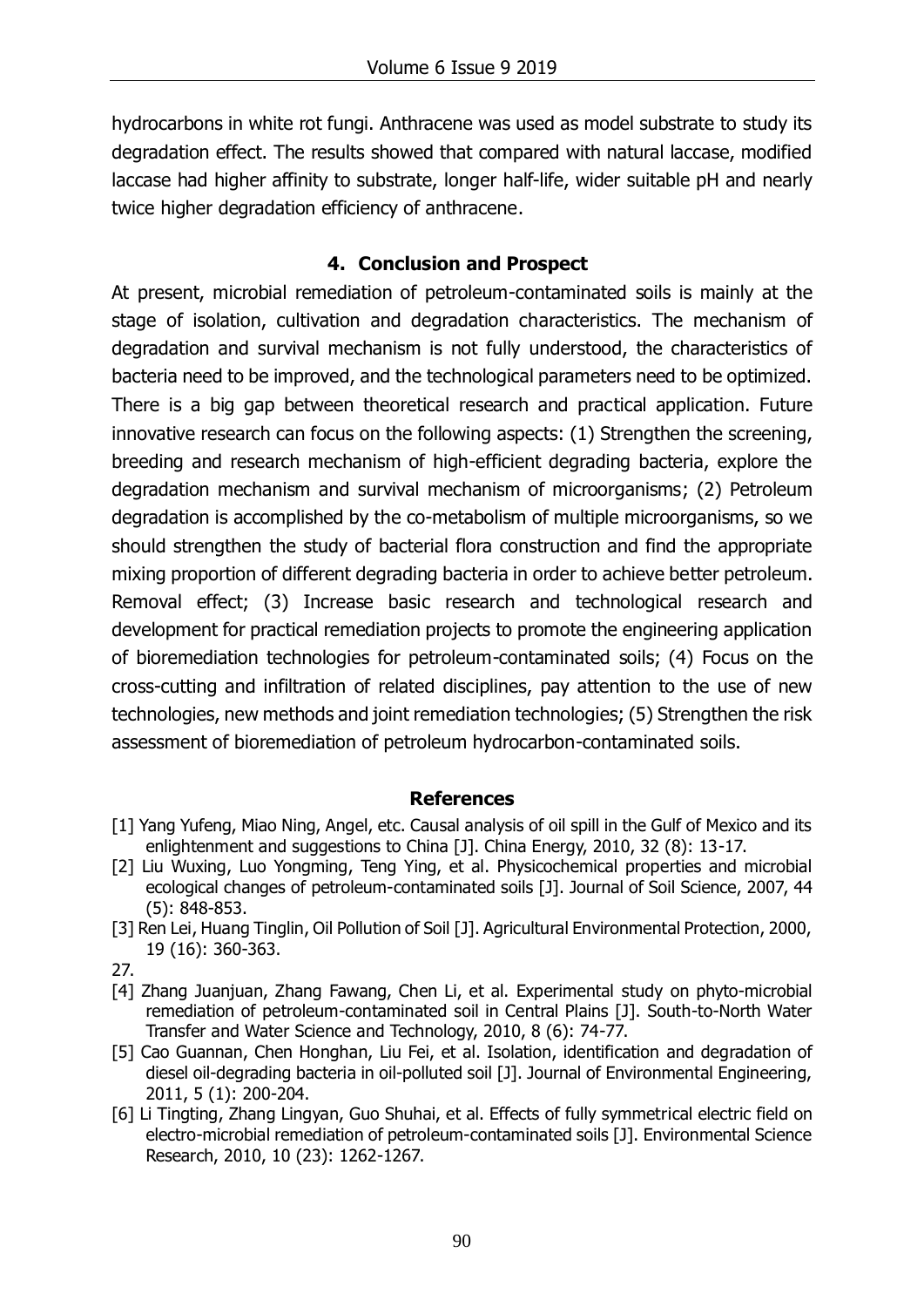- [7] Yakubu M B. Biological approach to oil spills remediation in the soil [J]. AfrJ Biotechnol, 2007, 6 (24): 2735-2739.
- [8] Mulligan C N, Yong R N. Natural attenuation of contaminated soils [J]. Environ Int, 2004, 30 (4): 587-601.
- [9] Scow K M, Hicks K A. Natural attenuation and enhanced bioremediation of organic contaminants in groundwater [J]. Curr Opin Biotechnol, 2005, 16 (3): 246-253
- [10] Seklemova E, Pavlova A, Kovacheva K. Biostimulation based on bioremediation of diesel fuel: field demonstration [J]. Biodegrad, 2001, 12 (5): 311 - 316.
- [11] Xia Wenxiang, Li Jincheng, Zheng Xilai, et al. Enhanced biodegradation of diesel oil in seawater supplemented with nutrients [J]. Eng Life Sci, 2006, 6 (1): 80-85.
- [12] Delille D, Coulon F, Pelletier E. Long-term changes of bacterial abundance, hydrocarbon concentration and toxicity during a biostimulation treatment of oil-amended organic and mineral sub-Antarctic soils [J]. Polar Biol, 2007, 30 (7): 925-933.
- [13] Thompson I P, Van G C, Ciric L, et al. Bioaugmentation for bioremediation: the challenge of strain selection [J]. Environ Microbiol, 2005, 7 (7): 909-915.
- [14] Ward O P. The industrial sustainability of bioremediation processes [J]. J Indust Microbiol Biotechnol, 2004, 31 (6): 1-4.
- [15] Wang Congying, Wang Fang, Wang Tao, et al. [J] Effects of biological reinforcement and stimulation on PAHs degradation in soils. Environmental Science of China, 2010, 30 (1): 121-127.
- [16] Ayotamuno M J, Kogbara R B, Ogaji S O T, et al. Bioremediation of a crude oil polluted agricultural soil at Port Harcourt Nigeria [J]. Appl Energy, 2006, 83 (5): 1249-1257.
- [17] Margesin R, H Nmerle M, Tscherko D. Microbial activity and community composition during bioremediation of diesel oil contaminated soil: effects of hydrocarbon concentration, fertilizers, and incubation time [J].
- [18] Ma Xiaoyan, Chen Moral Education, Duan Min, et al. Screening and Growth Characteristics of Diesel Degrading Bacteria [J]. Journal of Northwest University of Agriculture and Forestry Science and Technology (Natural Science Edition), 2013, 41 (6): 85-90.
- [19] Abena M TB, Xie Guanlian, Zhong Weihong. Screening of new strains for diesel oil degradation and study of degradation conditions [J]. Heilongjiang Science, 2013, 4 (2): 23-27.
- [20] Zhao Ruixue, Liu Shumei and Zheng Xiaoqiu on microbial degradation of petroleum hydrocarbons [J], Journal of Changchun University of Technology, 2006, 29 (4): 100-102.
- [21] Zhao Dongfeng, Wu Weilin, Zhang Yunbo, et al. Preliminary study on bioremediation of oil-contaminated soil in Karamay [J]. Journal of Petroleum (Petroleum Processing), 2012, 28 (4): 696-704.
- [22] Zheng Jinxiu, Zhang Jiayao, Zhao Qing, etc. Breeding and Degradation Characteristics of High-Efficiency Petroleum Degrading Bacteria [J]. Environmental Science and Technology, 2006, 29 (3): 1-4.
- [23] Lu Sijin. Microbial Degradation Enhanced Technology for Soil Diesel Pollutants [D]. Beijing: Ph.D. Dissertation, Institute of Water Sciences, Beijing Normal University, 2007:30-53.
- [24] Lai Qiliang, Yuan Jun, Shao Zongze, et al. Cloning of the alkane hydroxylase gene of a deep-sea alkanophage strain from the Indian Ocean [J]. Taiwan Strait, 2008, 27 (2): 141-146
- [25] Luo Wanrong. Study on the Degradation Characteristics and Pathways of PAHs Degrading Bacteria [D]. Xiamen: Ph.D. Dissertation of Xiamen University College of Biology, 2008:45-57.
- [26] Wu Yucheng, Luo Yongming, Teng Ying, et al. Cloning of aromatic hydrocarbon degrading bacteria and catechol 2,3 dioxygenase from petroleum-contaminated soil [J]. Soil, 2006, 38 (5): 640-644.